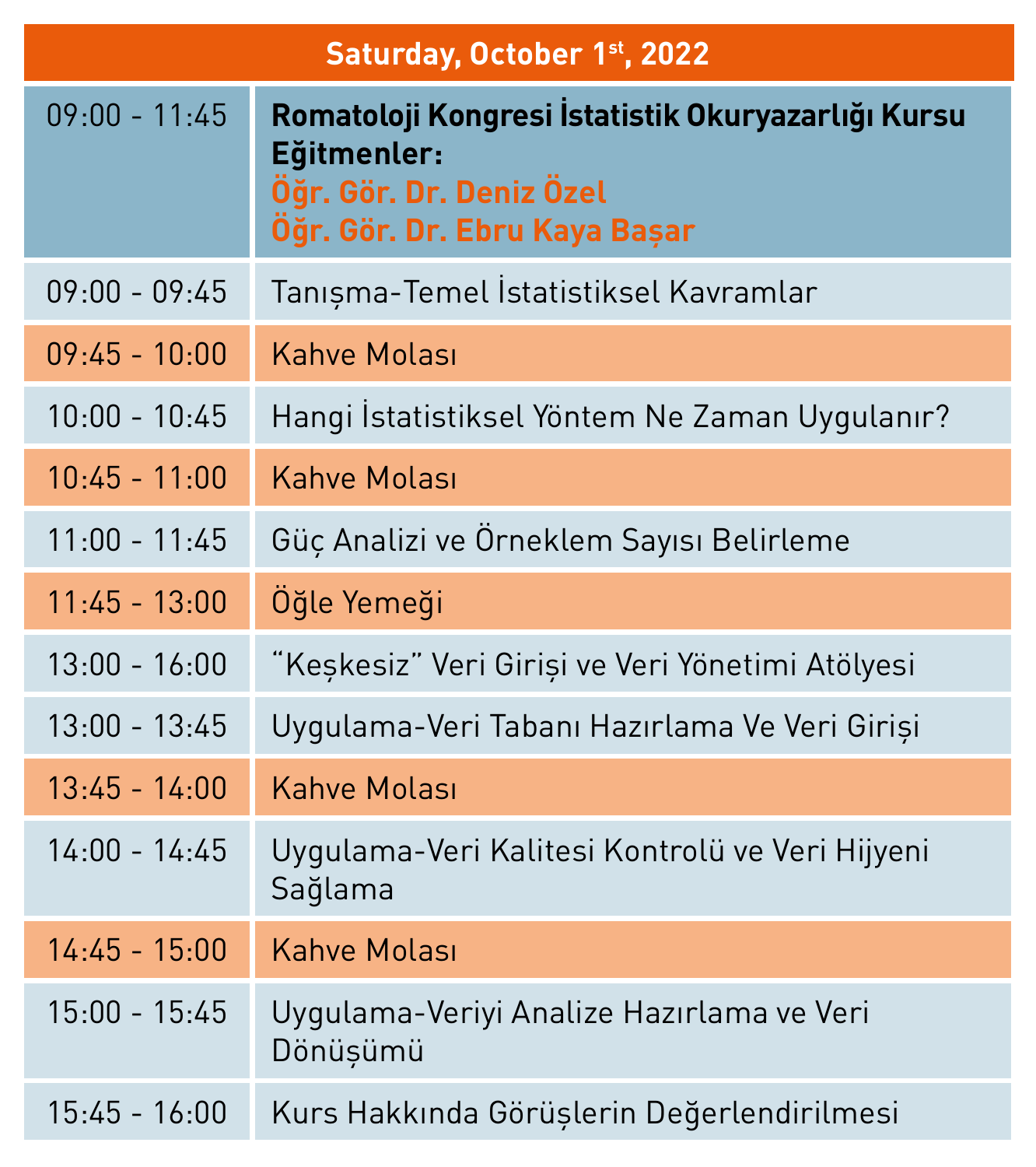| Sunday, 2 <sup>nd</sup> October |                                                                           |  |
|---------------------------------|---------------------------------------------------------------------------|--|
| 08.00                           | Registration                                                              |  |
| 09.00                           | Opening<br><b>Ender Terzioglu</b>                                         |  |
| 09.15                           | Principles of ultrasound<br><b>Wolfgang Schmidt</b>                       |  |
| 09.45                           | Physics of ultrasound<br><b>George Bruyn</b>                              |  |
| 10.00                           | What is what on an ultrasound machine?<br><b>Salih Pay</b>                |  |
| 10.15                           | How to sit and hold the probe<br><b>Muhammet Cinar</b>                    |  |
| 10.30                           | Coffee break                                                              |  |
| 11.00                           | How to sit and set the ultrasound machine<br><b>Hands-on scanning</b>     |  |
| 12.00                           | Sonographic pattern of musculoskeletal tissues<br><b>Ender Terzioglu</b>  |  |
| 12.30                           | Artefacts and pitfalls<br><b>George Bruyn</b>                             |  |
| 13.00                           | Lunch break                                                               |  |
| 15.00                           | Identify musculoskeletal tissues<br><b>Hands-on scanning</b>              |  |
| 16.00                           | Standard scans and anatomy of the wrist<br><b>Muhammet Cinar</b>          |  |
| 16.20                           | Life demonstration wrist<br><b>Muhammet Cinar</b>                         |  |
| 16.30                           | Standard scans and anatomy of the fingers<br><b>Luis Coronel Tarancón</b> |  |
| 16.50                           | Life demonstration fingers<br><b>Luis Coronel Tarancón</b>                |  |
| 17.00                           | Coffee break                                                              |  |
| 17.15-19.00                     | Normal hands and fingers<br><b>Hands-on scanning</b>                      |  |
| 19.30                           | Dinner                                                                    |  |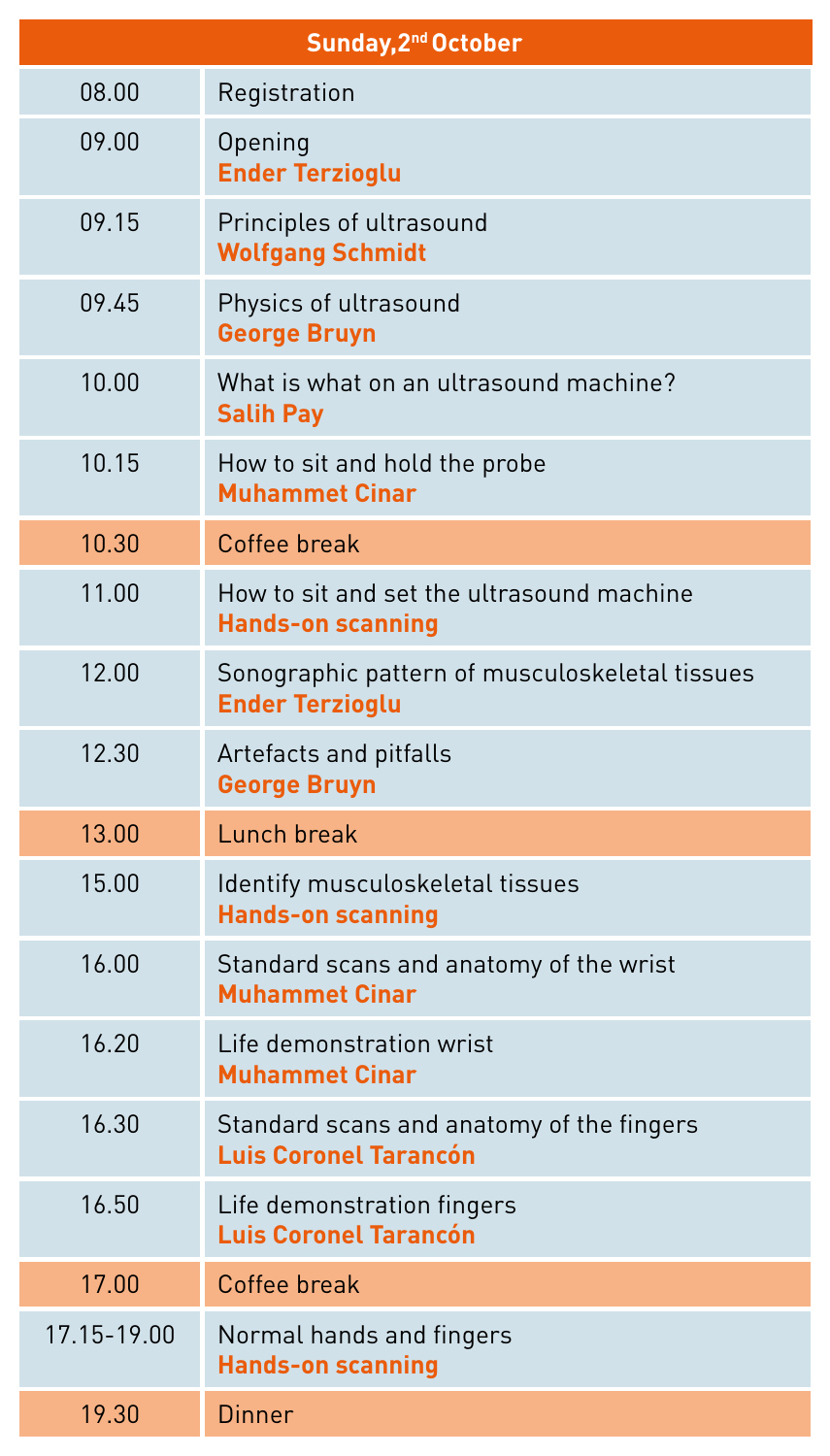| Monday, 3rd October |                                                                       |  |
|---------------------|-----------------------------------------------------------------------|--|
| 09.00               | Anatomy and standard scans of the elbow<br><b>Petra Hanova</b>        |  |
| 09.20               | Life demonstration elbow<br><b>Petra Hanova</b>                       |  |
| 09.30               | Normal elbow<br><b>Hands-on scanning</b>                              |  |
| 10.30               | Coffee break                                                          |  |
| 10.45               | Anatomy and standard scans of the shoulder<br><b>Wolfgang Schmidt</b> |  |
| 11.15               | Life demonstration shoulder<br><b>Wolfgang Schmidt</b>                |  |
| 11.30               | Normal shoulder<br><b>Hands-on scanning</b>                           |  |
| 13.00               | Lunch break                                                           |  |
| 15.00               | Anatomy and standard scans of the hip<br><b>Christian Dejaco</b>      |  |
| 15.20               | Life demonstration hip<br><b>Christian Dejaco</b>                     |  |
| 15.30               | Normal hip<br><b>Hands-on scanning</b>                                |  |
| 16.30               | Coffee break                                                          |  |
|                     |                                                                       |  |

| 16.45       | Anatomy and standard scans of the knee<br><b>Christina Duftner</b> |
|-------------|--------------------------------------------------------------------|
| 17.15       | Life demonstration knee<br><b>Christina Duftner</b>                |
| 17.30-19.00 | <b>Hands-on scanning</b>                                           |
| 19.30       | Dinner                                                             |